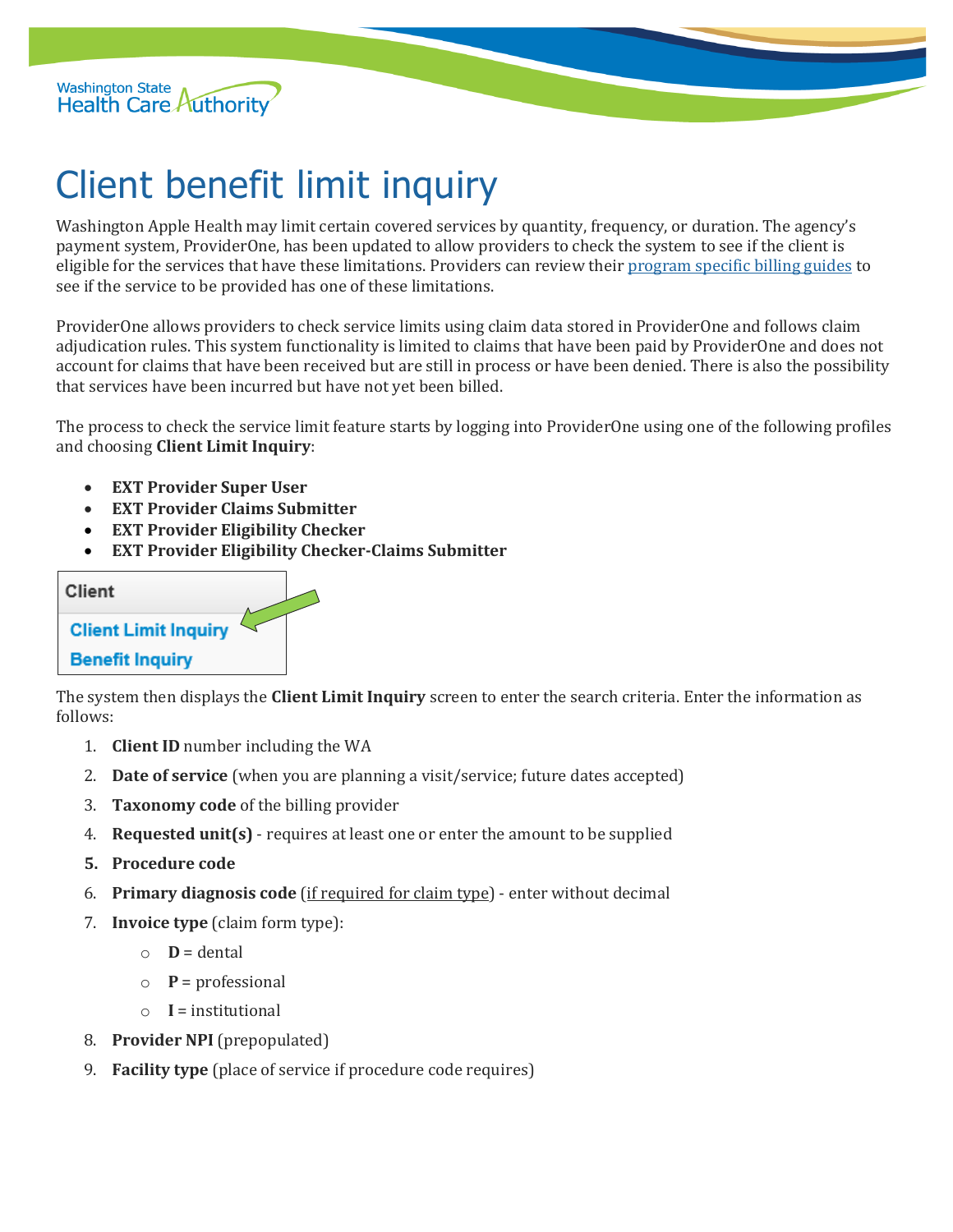- 10. **Modifiers** (if the service has a specific modifier)
- 11. **Tooth number** (if dental service requires a tooth)

| 冊                                                                              | <b>Client Limit Inquiry</b>                                                                                       |                                       |                                                   |                                                            |                                                 |                                                                    |                                                           |                                                                 |                                                                                                                                               |                                                          |                                                               |                               |
|--------------------------------------------------------------------------------|-------------------------------------------------------------------------------------------------------------------|---------------------------------------|---------------------------------------------------|------------------------------------------------------------|-------------------------------------------------|--------------------------------------------------------------------|-----------------------------------------------------------|-----------------------------------------------------------------|-----------------------------------------------------------------------------------------------------------------------------------------------|----------------------------------------------------------|---------------------------------------------------------------|-------------------------------|
|                                                                                | Client Id:                                                                                                        |                                       |                                                   |                                                            | $\mathbf{1}$<br>$\pmb{\ast}$                    |                                                                    |                                                           |                                                                 |                                                                                                                                               |                                                          |                                                               |                               |
|                                                                                | Date of Service:                                                                                                  |                                       |                                                   | 藟<br>$\overline{2}$<br>$\pmb{\ast}$                        |                                                 |                                                                    |                                                           | Taxonomy:                                                       |                                                                                                                                               |                                                          | $3^{\circ}$                                                   |                               |
|                                                                                | Requested unit(s):                                                                                                |                                       |                                                   |                                                            | $^*$ 4                                          |                                                                    |                                                           |                                                                 |                                                                                                                                               |                                                          |                                                               |                               |
|                                                                                | Procedure Code:                                                                                                   |                                       |                                                   | $\mathbf{^{\ast}5}$                                        |                                                 |                                                                    |                                                           | Invoice Type:                                                   | ⊡∗ 7                                                                                                                                          |                                                          |                                                               |                               |
|                                                                                | <b>Primary Diagnosis Code:</b>                                                                                    |                                       |                                                   |                                                            | 6                                               |                                                                    |                                                           | Modifiers:                                                      |                                                                                                                                               |                                                          |                                                               | <b>10</b>                     |
|                                                                                | Provider NPI:                                                                                                     |                                       | 1801231717                                        |                                                            | $\overline{\mathbf{v}}$<br>$\mathbf{8}$         |                                                                    |                                                           | Tooth#:                                                         |                                                                                                                                               |                                                          | 11                                                            |                               |
|                                                                                | <b>Facility Type:</b>                                                                                             |                                       |                                                   |                                                            | 9<br>$\vert$ $\vert$                            |                                                                    |                                                           |                                                                 |                                                                                                                                               |                                                          |                                                               |                               |
|                                                                                |                                                                                                                   |                                       |                                                   |                                                            |                                                 |                                                                    |                                                           |                                                                 | Disclaimer : The available unit(s) does not account for services incurred but not yet billed or reported. The notice does not imply a service |                                                          |                                                               |                               |
|                                                                                | authorization or guarantee of payment.<br>Click this button to see available units<br><b>Client Limit Inquiry</b> |                                       |                                                   |                                                            |                                                 |                                                                    |                                                           |                                                                 |                                                                                                                                               |                                                          |                                                               |                               |
| <b><i>C</i></b> Get Results<br>田<br>Inquire#<br>$\blacktriangle \triangledown$ | Request<br>Date<br>$\mathbb{A}$ $\overline{\mathbb{v}}$                                                           | Client<br>Id<br>$\triangle$ $\forall$ | Date Of<br>Service<br>$\triangle$ $\triangledown$ | Procedure<br>Code<br>$\blacktriangle$ $\blacktriangledown$ | Modifier<br>Code<br>$\mathbbm{A}$ $\mathbbm{V}$ | <b>Diagnosis</b><br>Code<br>$\mathbbm{A}$ $\overline{\mathbbm{v}}$ | Taxonomy<br>Code<br>$\blacktriangle$ $\blacktriangledown$ | Provider<br><b>NPI</b><br>$\blacktriangle$ $\blacktriangledown$ | Invoice<br>Tooth#<br>Type<br>$\blacktriangle$ $\blacktriangledown$<br>$\blacktriangle$ $\blacktriangledown$                                   | Facility<br>Type<br>$\mathbb{A}$ $\overline{\mathbb{v}}$ | Requested<br>unit(s)<br>$\blacktriangle$ $\blacktriangledown$ | Available<br>unit(s)<br>$A$ V |

Submitting the search criteria in ProviderOne is a two-step process:

- 1. After entering the required data, click the **Submit** button.
- 2. Click the **Get Results** button to display the results of the limit inquiry (you may need to click Get Results more than once).

It may take several moments for ProviderOne to process your inquiry and display the results. Once the inquiry is complete, ProviderOne will display this screen with a value populated in the **Available units(s)** field: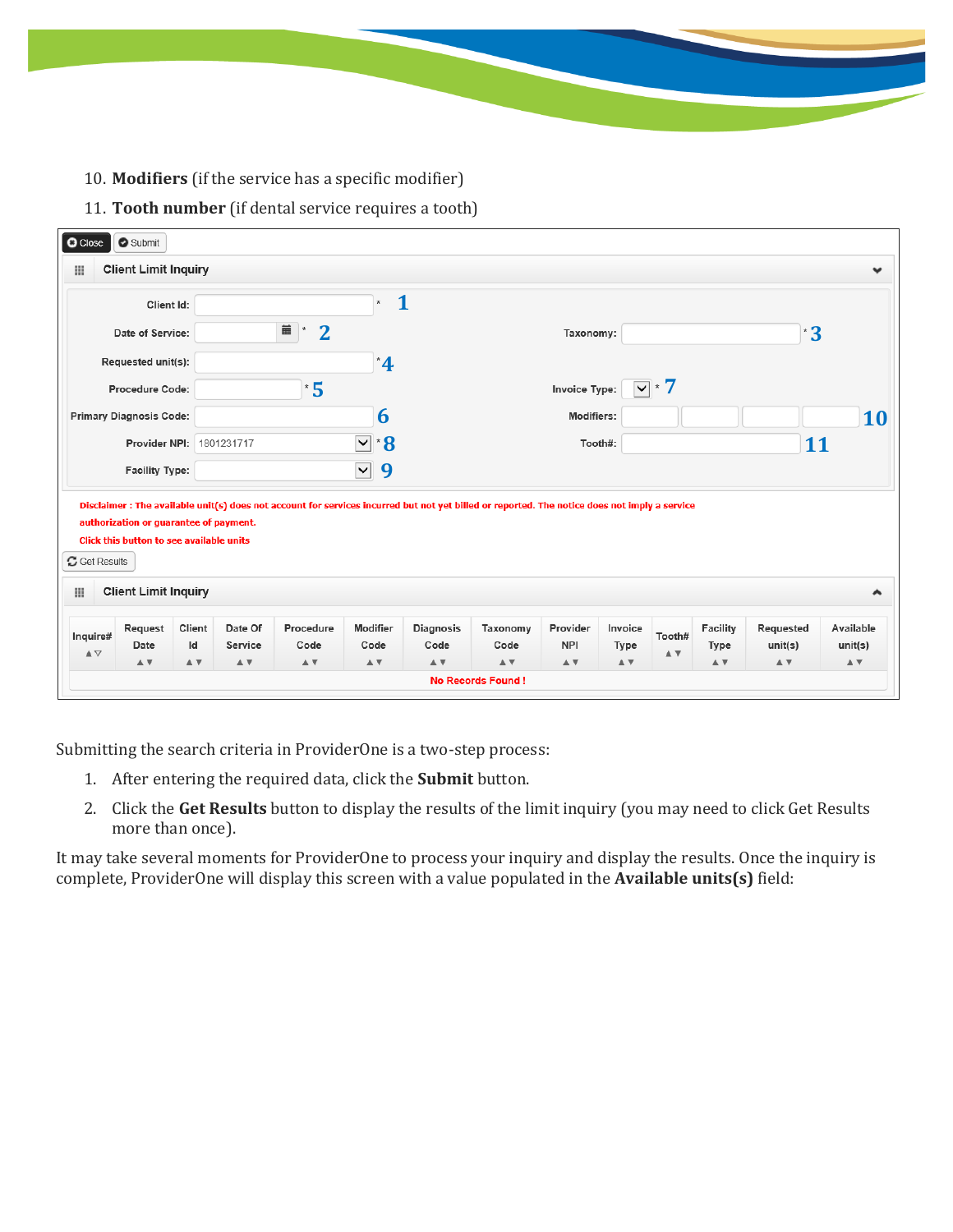|                                                                                                                                                 | Client Id:             |                                                                                                                                               |                           | ٠                              |                         |                                                  |                                                 |                               |                        |               |                                                           |                             |                             |
|-------------------------------------------------------------------------------------------------------------------------------------------------|------------------------|-----------------------------------------------------------------------------------------------------------------------------------------------|---------------------------|--------------------------------|-------------------------|--------------------------------------------------|-------------------------------------------------|-------------------------------|------------------------|---------------|-----------------------------------------------------------|-----------------------------|-----------------------------|
| Date of Service:                                                                                                                                |                        |                                                                                                                                               | 首 ·                       |                                |                         |                                                  |                                                 | Taxonomy:                     |                        |               |                                                           |                             |                             |
| Requested unit(s):                                                                                                                              |                        |                                                                                                                                               |                           |                                |                         |                                                  |                                                 |                               |                        |               |                                                           |                             |                             |
| Procedure Code:                                                                                                                                 |                        |                                                                                                                                               |                           |                                |                         |                                                  |                                                 | Invoice Type:                 | $\vee$ *               |               |                                                           |                             |                             |
| <b>Primary Diagnosis Code:</b>                                                                                                                  |                        |                                                                                                                                               |                           |                                |                         |                                                  |                                                 | Modifiers:                    |                        |               |                                                           |                             |                             |
|                                                                                                                                                 |                        |                                                                                                                                               |                           |                                |                         |                                                  |                                                 |                               |                        |               |                                                           |                             |                             |
|                                                                                                                                                 | Provider NPI:          | 1801231717                                                                                                                                    |                           | $\checkmark$<br>$\blacksquare$ |                         |                                                  |                                                 | Tooth#:                       |                        |               |                                                           |                             |                             |
|                                                                                                                                                 | <b>Facility Type:</b>  | Disclaimer : The available unit(s) does not account for services incurred but not yet billed or reported. The notice does not imply a service |                           | $\check{ }$                    |                         |                                                  |                                                 |                               |                        |               |                                                           |                             |                             |
| <b>Client Limit Inquiry</b>                                                                                                                     |                        |                                                                                                                                               |                           |                                |                         |                                                  |                                                 |                               |                        |               |                                                           |                             |                             |
| authorization or guarantee of payment.<br><b>Click this button to see available units</b><br><b>C</b> Get Results<br>田<br><b>Inquire#</b><br>AV | Request<br>Date<br>A V | Client Id<br>A V                                                                                                                              | Date Of<br>Service<br>A W | Procedure<br>Code<br>A V       | Modifier<br>Code<br>A V | Diagnosis<br>Code<br>$\mathbbm{A}$ $\mathbbm{V}$ | Taxonomy<br>Code<br>$\mathbbm{A}$ $\mathbbm{V}$ | Provider<br><b>NPI</b><br>A V | Invoice<br>Type<br>A W | Tooth#<br>A V | Facility<br>Type<br>$\blacktriangle$ $\blacktriangledown$ | Requested<br>unit(s)<br>A V | Available<br>unit(s)<br>A V |

**Note:** If the **Available unit(s)** box remains empty click on the **Get Results** button again as it may take ProviderOne a few seconds to complete the data base inquiry.

If there are available units, the system will display the number of units available. ProviderOne cannot return any information on services incurred, but not yet billed or reported in the system so this is not a guarantee of payment.

The results of the inquiry are viewed in the **Available unit(s)** box with only 2 messages:

- Available unit(s) is a "**1**" or more, meaning there are units available for the service; or
- Available unit(s) is a "**0**", meaning the service limit has been met for the search criteria.

If a "**0**" is returned, providers should review their program specific Medicaid Provider Guide to see if some form of authorization is an option to continue this treatment.

**Hint for Vision Providers:** Use one of the exam codes or fitting fee codes as the search criteria not one of the hardware codes.